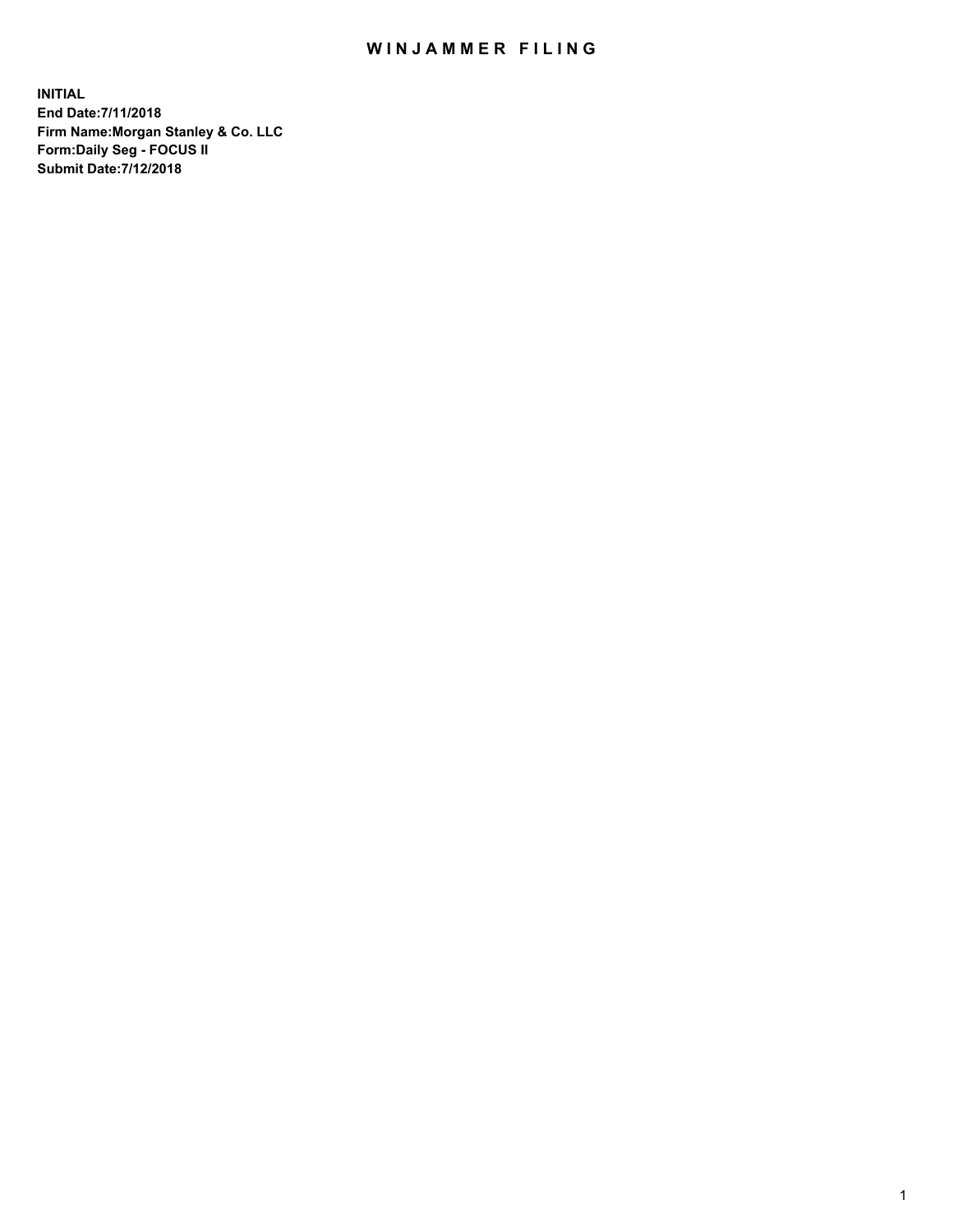**INITIAL End Date:7/11/2018 Firm Name:Morgan Stanley & Co. LLC Form:Daily Seg - FOCUS II Submit Date:7/12/2018 Daily Segregation - Cover Page**

| Name of Company                                                                                                        | Morgan Stanley & Co. LLC     |
|------------------------------------------------------------------------------------------------------------------------|------------------------------|
| <b>Contact Name</b>                                                                                                    | <b>Ikram Shah</b>            |
| <b>Contact Phone Number</b>                                                                                            | 212-276-0963                 |
| <b>Contact Email Address</b>                                                                                           | Ikram.shah@morganstanley.com |
| FCM's Customer Segregated Funds Residual Interest Target (choose one):                                                 |                              |
| a. Minimum dollar amount: ; or                                                                                         | 280,000,000                  |
| b. Minimum percentage of customer segregated funds required:% ; or                                                     | <u>0</u>                     |
| c. Dollar amount range between: and; or<br>d. Percentage range of customer segregated funds required between: % and %. | <u>0 0</u><br>0 Q            |
| FCM's Customer Secured Amount Funds Residual Interest Target (choose one):                                             |                              |
| a. Minimum dollar amount: ; or                                                                                         | 140,000,000                  |
| b. Minimum percentage of customer secured funds required:%; or                                                         | <u>0</u>                     |
| c. Dollar amount range between: and; or                                                                                | 0 <sub>0</sub>               |
| d. Percentage range of customer secured funds required between:% and%.                                                 | 0 <sub>0</sub>               |
| FCM's Cleared Swaps Customer Collateral Residual Interest Target (choose one):                                         |                              |
| a. Minimum dollar amount: ; or                                                                                         | 92,000,000                   |
| b. Minimum percentage of cleared swaps customer collateral required:% ; or                                             | <u>0</u>                     |
| c. Dollar amount range between: and; or                                                                                | 0 Q                          |
| d. Percentage range of cleared swaps customer collateral required between:% and%.                                      | 00                           |

Attach supporting documents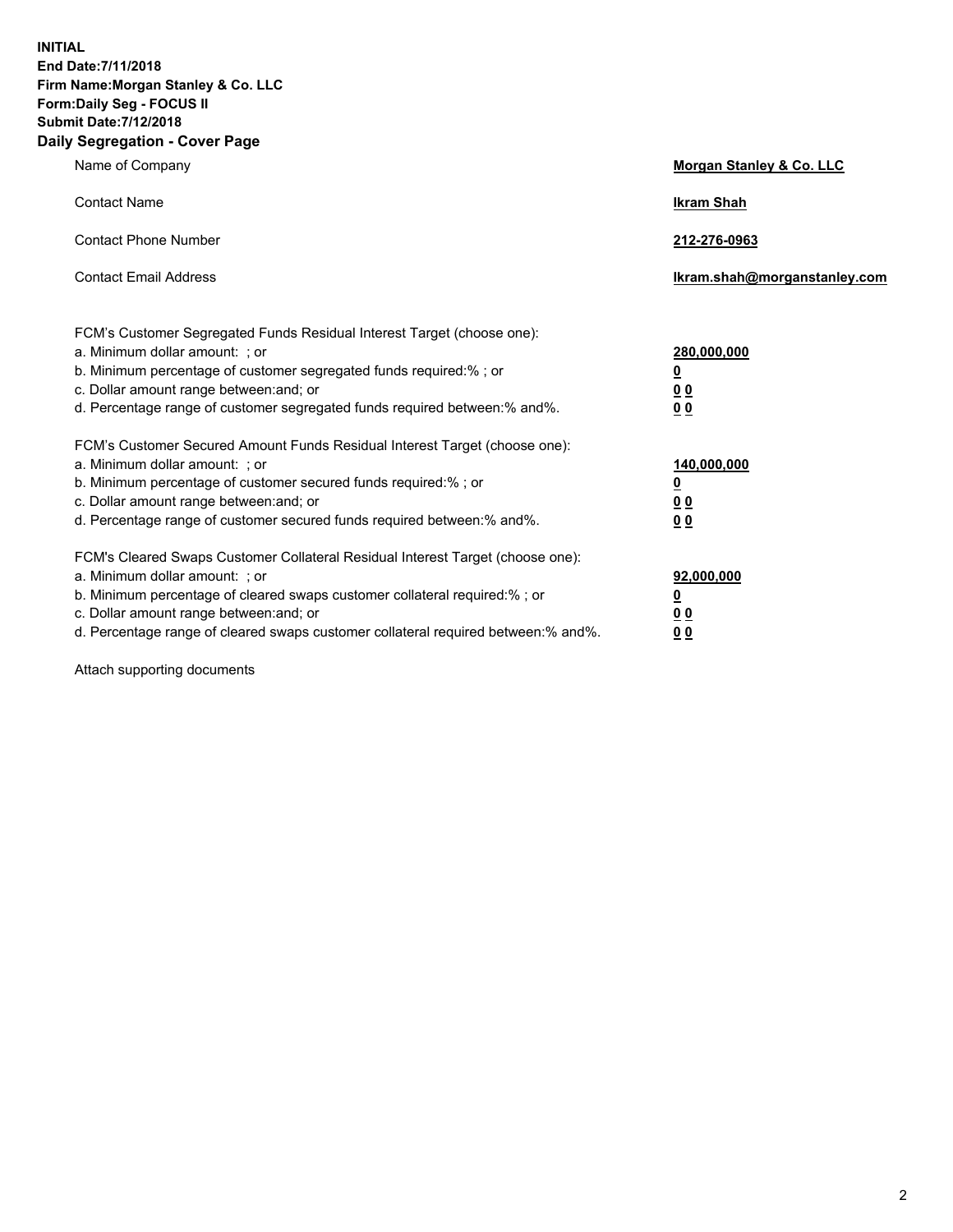## **INITIAL End Date:7/11/2018 Firm Name:Morgan Stanley & Co. LLC Form:Daily Seg - FOCUS II Submit Date:7/12/2018 Daily Segregation - Secured Amounts**

Foreign Futures and Foreign Options Secured Amounts Amount required to be set aside pursuant to law, rule or regulation of a foreign government or a rule of a self-regulatory organization authorized thereunder 1. Net ledger balance - Foreign Futures and Foreign Option Trading - All Customers A. Cash **3,218,630,320** [7315] B. Securities (at market) **2,116,857,676** [7317] 2. Net unrealized profit (loss) in open futures contracts traded on a foreign board of trade **-604,708,593** [7325] 3. Exchange traded options a. Market value of open option contracts purchased on a foreign board of trade **33,420,449** [7335] b. Market value of open contracts granted (sold) on a foreign board of trade **-28,430,893** [7337] 4. Net equity (deficit) (add lines 1. 2. and 3.) **4,735,768,959** [7345] 5. Account liquidating to a deficit and account with a debit balances - gross amount **374,213,642** [7351] Less: amount offset by customer owned securities **-370,873,941** [7352] **3,339,701** 6. Amount required to be set aside as the secured amount - Net Liquidating Equity Method (add lines 4 and 5) 7. Greater of amount required to be set aside pursuant to foreign jurisdiction (above) or line 6. FUNDS DEPOSITED IN SEPARATE REGULATION 30.7 ACCOUNTS 1. Cash in banks A. Banks located in the United States **720,311,352** [7500] B. Other banks qualified under Regulation 30.7 **490,518,172** [7520] **1,210,829,524** 2. Securities A. In safekeeping with banks located in the United States **136,284,470** [7540] B. In safekeeping with other banks qualified under Regulation 30.7 **0** [7560] **136,284,470** [7570]

- 3. Equities with registered futures commission merchants
	-
	- B. Securities **0** [7590]
	- C. Unrealized gain (loss) on open futures contracts **-21,865** [7600]
	- D. Value of long option contracts **0** [7610]
- E. Value of short option contracts **0** [7615] **6,388,120** [7620]
- 4. Amounts held by clearing organizations of foreign boards of trade
	- A. Cash **0** [7640]
	- B. Securities **0** [7650]
	- C. Amount due to (from) clearing organization daily variation **0** [7660]
	- D. Value of long option contracts **0** [7670]
	- E. Value of short option contracts **0** [7675] **0** [7680]
- 5. Amounts held by members of foreign boards of trade
	-
	-
	- C. Unrealized gain (loss) on open futures contracts **-604,686,728** [7720]
	- D. Value of long option contracts **33,420,449** [7730]
	-
- 6. Amounts with other depositories designated by a foreign board of trade **0** [7760]
- 7. Segregated funds on hand **0** [7765]
- 8. Total funds in separate section 30.7 accounts **4,928,837,352** [7770]
- 9. Excess (deficiency) Set Aside for Secured Amount (subtract line 7 Secured Statement Page 1 from Line 8)
- 10. Management Target Amount for Excess funds in separate section 30.7 accounts **140,000,000** [7780]
- 11. Excess (deficiency) funds in separate 30.7 accounts over (under) Management Target **49,728,692** [7785]

**0** [7305]

[7354] **4,739,108,660** [7355]

**4,739,108,660** [7360]

[7530]

A. Cash **6,409,985** [7580]

 A. Cash **2,194,459,204** [7700] B. Securities **1,980,573,206** [7710] E. Value of short option contracts **-28,430,893** [7735] **3,575,335,238** [7740] **189,728,692** [7380]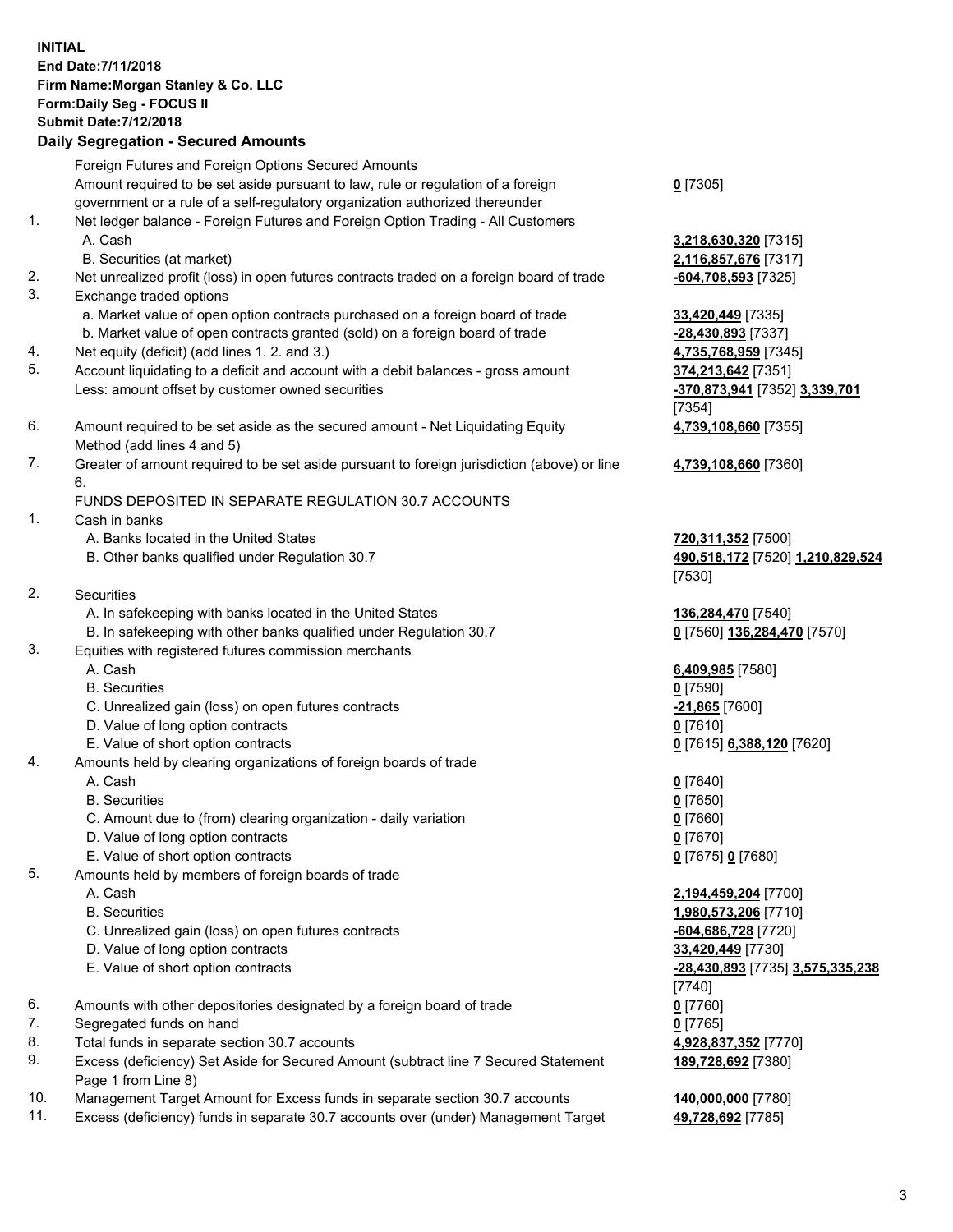**INITIAL End Date:7/11/2018 Firm Name:Morgan Stanley & Co. LLC Form:Daily Seg - FOCUS II Submit Date:7/12/2018 Daily Segregation - Segregation Statement** SEGREGATION REQUIREMENTS(Section 4d(2) of the CEAct) 1. Net ledger balance A. Cash **10,015,431,020** [7010] B. Securities (at market) **5,534,514,923** [7020] 2. Net unrealized profit (loss) in open futures contracts traded on a contract market **-362,486,881** [7030] 3. Exchange traded options A. Add market value of open option contracts purchased on a contract market **359,524,165** [7032] B. Deduct market value of open option contracts granted (sold) on a contract market **-556,725,471** [7033] 4. Net equity (deficit) (add lines 1, 2 and 3) **14,990,257,756** [7040] 5. Accounts liquidating to a deficit and accounts with debit balances - gross amount **832,719,406** [7045] Less: amount offset by customer securities **-805,898,178** [7047] **26,821,228** [7050] 6. Amount required to be segregated (add lines 4 and 5) **15,017,078,984** [7060] FUNDS IN SEGREGATED ACCOUNTS 7. Deposited in segregated funds bank accounts A. Cash **4,400,243,884** [7070] B. Securities representing investments of customers' funds (at market) **0** [7080] C. Securities held for particular customers or option customers in lieu of cash (at market) **466,327,408** [7090] 8. Margins on deposit with derivatives clearing organizations of contract markets A. Cash **6,018,573,585** [7100] B. Securities representing investments of customers' funds (at market) **0** [7110] C. Securities held for particular customers or option customers in lieu of cash (at market) **5,068,187,515** [7120] 9. Net settlement from (to) derivatives clearing organizations of contract markets **-431,788,784** [7130] 10. Exchange traded options A. Value of open long option contracts **359,524,165** [7132] B. Value of open short option contracts **and the set of our of the set of our of the set of the set of the set of the set of the set of the set of the set of the set of the set of the set of the set of the set of the set o** 11. Net equities with other FCMs A. Net liquidating equity **13,435,325** [7140] B. Securities representing investments of customers' funds (at market) **0** [7160] C. Securities held for particular customers or option customers in lieu of cash (at market) **0** [7170] 12. Segregated funds on hand **0** [7150] 13. Total amount in segregation (add lines 7 through 12) **15,337,777,627** [7180] 14. Excess (deficiency) funds in segregation (subtract line 6 from line 13) **320,698,643** [7190] 15. Management Target Amount for Excess funds in segregation **280,000,000** [7194]

16. Excess (deficiency) funds in segregation over (under) Management Target Amount Excess

**40,698,643** [7198]